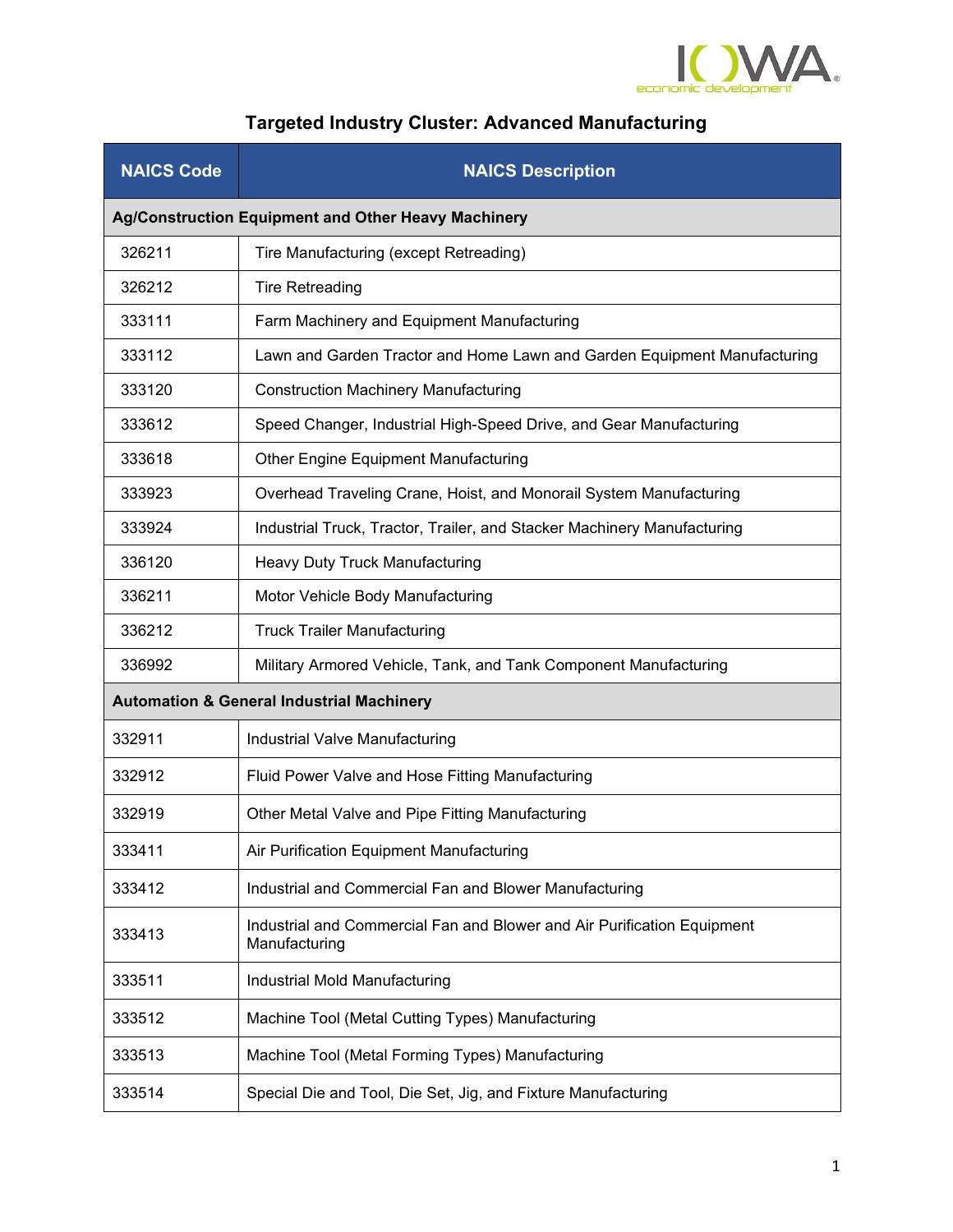| <b>NAICS Code</b>                                | <b>NAICS Description</b>                                                                                                         |
|--------------------------------------------------|----------------------------------------------------------------------------------------------------------------------------------|
| 333515                                           | <b>Cutting Tool and Machine Tool Accessory Manufacturing</b>                                                                     |
| 333516                                           | Rolling Mill Machinery and Equipment Manufacturing                                                                               |
| 333517                                           | Machine Tool Manufacturing                                                                                                       |
| 333518                                           | Other Metalworking Machinery Manufacturing                                                                                       |
| 333519                                           | Rolling Mill and Other Metalworking Machinery Manufacturing                                                                      |
| 333911                                           | Pump and Pumping Equipment Manufacturing                                                                                         |
| 333912                                           | Air and Gas Compressor Manufacturing                                                                                             |
| 333913                                           | Measuring and Dispensing Pump Manufacturing                                                                                      |
| 333914                                           | Measuring, Dispensing, and Other Pumping Equipment Manufacturing                                                                 |
| 333922                                           | <b>Conveyor and Conveying Equipment Manufacturing</b>                                                                            |
| 333992                                           | Welding and Soldering Equipment Manufacturing                                                                                    |
| 333994                                           | Industrial Process Furnace and Oven Manufacturing                                                                                |
| 333995                                           | Fluid Power Cylinder and Actuator Manufacturing                                                                                  |
| 333996                                           | Fluid Power Pump and Motor Manufacturing                                                                                         |
| 333999                                           | All Other Miscellaneous General Purpose Machinery Manufacturing                                                                  |
| 334513                                           | Instruments and Related Products Manufacturing for Measuring, Displaying, and<br><b>Controlling Industrial Process Variables</b> |
| 335312                                           | Motor and Generator Manufacturing                                                                                                |
| 335313                                           | Switchgear and Switchboard Apparatus Manufacturing                                                                               |
| 335314                                           | Relay and Industrial Control Manufacturing                                                                                       |
| <b>Avionics &amp; Communications Electronics</b> |                                                                                                                                  |
| 334511                                           | Search, Detection, Navigation, Guidance, Aeronautical, and Nautical System and<br>Instrument Manufacturing                       |
| 336411                                           | Aircraft Manufacturing                                                                                                           |
| 336412                                           | Aircraft Engine and Engine Parts Manufacturing                                                                                   |
| 336413                                           | Other Aircraft Parts and Auxiliary Equipment Manufacturing                                                                       |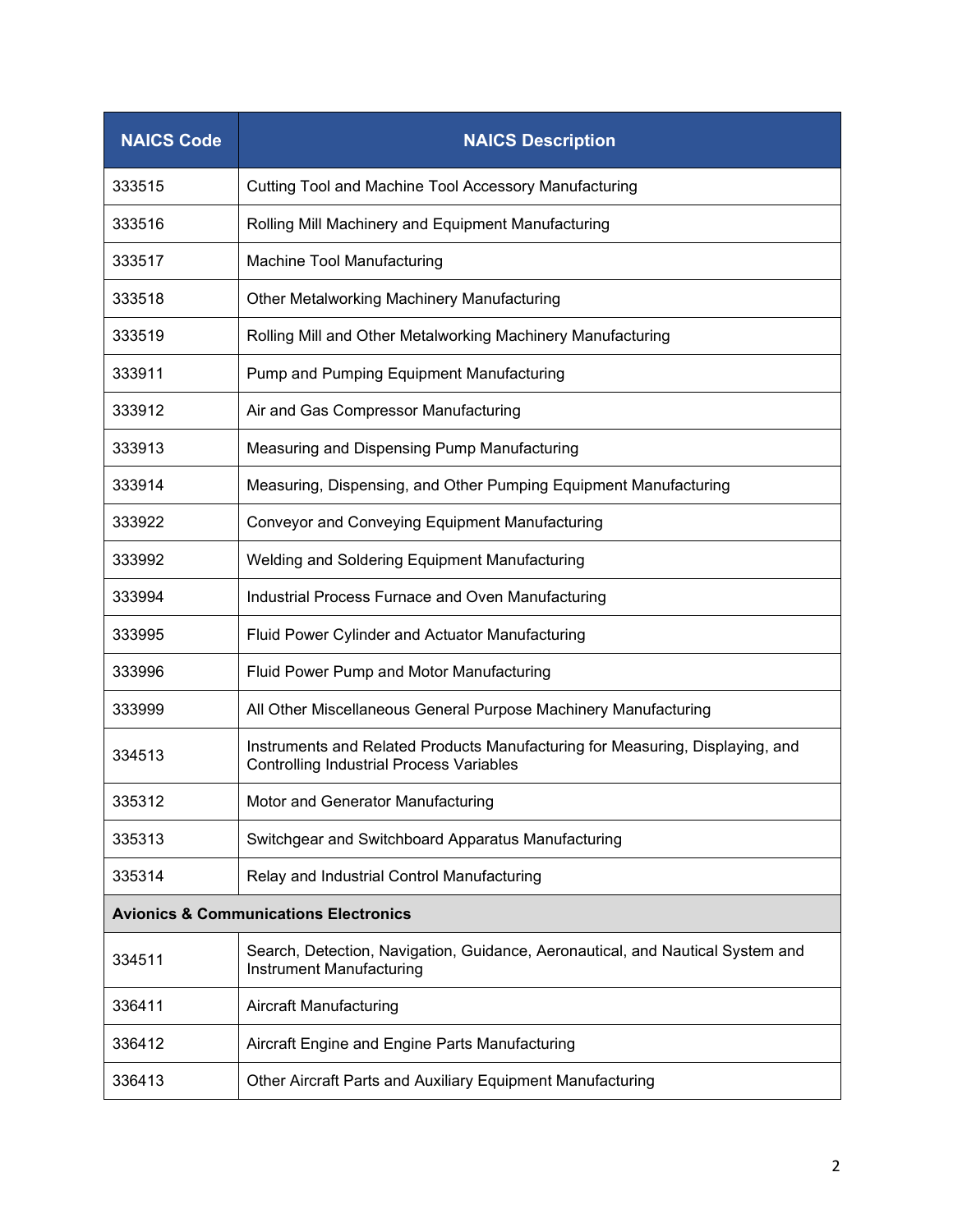| <b>NAICS Code</b>               | <b>NAICS Description</b>                                                                    |
|---------------------------------|---------------------------------------------------------------------------------------------|
| 336414                          | Guided Missile and Space Vehicle Manufacturing                                              |
| 336415                          | Guided Missile and Space Vehicle Propulsion Unit and Propulsion Unit Parts<br>Manufacturing |
| 336419                          | Other Guided Missile and Space Vehicle Parts and Auxiliary Equipment<br>Manufacturing       |
| <b>Bioscience Manufacturing</b> |                                                                                             |
| 311221                          | Wet Corn Milling                                                                            |
| 311222                          | Soybean Processing                                                                          |
| 311223                          | <b>Other Oilseed Processing</b>                                                             |
| 311224                          | Soybean and Other Oilseed Processing                                                        |
| 325193                          | <b>Ethyl Alcohol Manufacturing</b>                                                          |
| 325221                          | Cellulosic Organic Fiber Manufacturing                                                      |
| 325311                          | Nitrogenous Fertilizer Manufacturing                                                        |
| 325312                          | Phosphatic Fertilizer Manufacturing                                                         |
| 325314                          | Fertilizer (Mixing Only) Manufacturing                                                      |
| 325320                          | Pesticide and Other Agricultural Chemical Manufacturing                                     |
| 325411                          | Medicinal and Botanical Manufacturing                                                       |
| 325412                          | <b>Pharmaceutical Preparation Manufacturing</b>                                             |
| 325413                          | In-Vitro Diagnostic Substance Manufacturing                                                 |
| <b>Bioscience Manufacturing</b> |                                                                                             |
| 311221                          | Wet Corn Milling                                                                            |
| 311222                          | Soybean Processing                                                                          |
| 311223                          | <b>Other Oilseed Processing</b>                                                             |
| 311224                          | Soybean and Other Oilseed Processing                                                        |
| 325193                          | <b>Ethyl Alcohol Manufacturing</b>                                                          |
| 325221                          | Cellulosic Organic Fiber Manufacturing                                                      |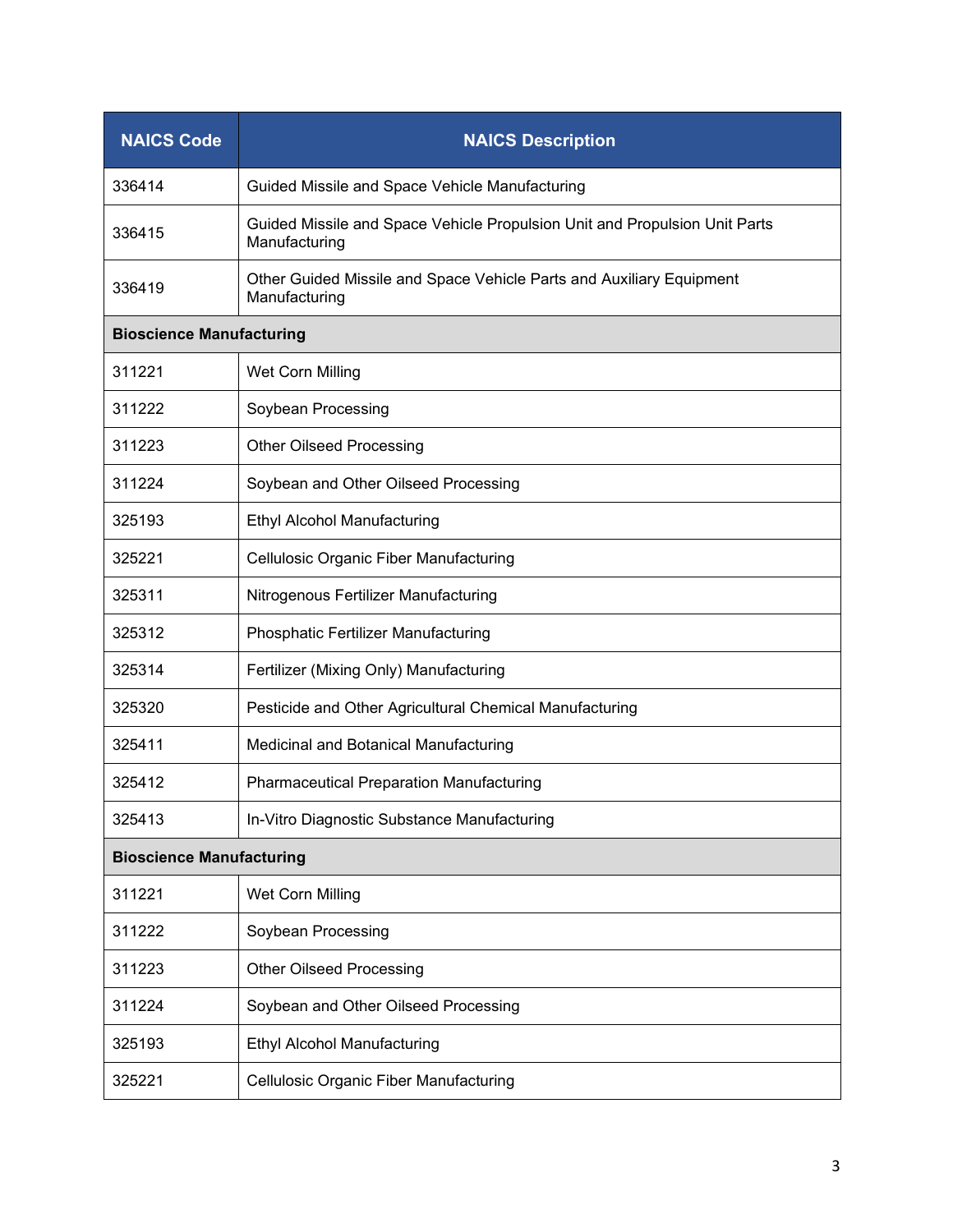| <b>NAICS Code</b>                                     | <b>NAICS Description</b>                                      |  |
|-------------------------------------------------------|---------------------------------------------------------------|--|
| 325311                                                | Nitrogenous Fertilizer Manufacturing                          |  |
| 325312                                                | Phosphatic Fertilizer Manufacturing                           |  |
| 325314                                                | Fertilizer (Mixing Only) Manufacturing                        |  |
| 325320                                                | Pesticide and Other Agricultural Chemical Manufacturing       |  |
| 325411                                                | Medicinal and Botanical Manufacturing                         |  |
| 325412                                                | <b>Pharmaceutical Preparation Manufacturing</b>               |  |
| 325413                                                | In-Vitro Diagnostic Substance Manufacturing                   |  |
| 325414                                                | Biological Product (except Diagnostic) Manufacturing          |  |
| 334510                                                | Electromedical and Electrotherapeutic Apparatus Manufacturing |  |
| 334516                                                | Analytical Laboratory Instrument Manufacturing                |  |
| 334517                                                | Irradiation Apparatus Manufacturing                           |  |
| 339112                                                | Surgical and Medical Instrument Manufacturing                 |  |
| 339113                                                | Surgical Appliance and Supplies Manufacturing                 |  |
| 339114                                                | Dental Equipment and Supplies Manufacturing                   |  |
| <b>Building, Construction, and Furniture Products</b> |                                                               |  |
| 321113                                                | <b>Sawmills</b>                                               |  |
| 321114                                                | <b>Wood Preservation</b>                                      |  |
| 321211                                                | Hardwood Veneer and Plywood Manufacturing                     |  |
| 321212                                                | Softwood Veneer and Plywood Manufacturing                     |  |
| 321213                                                | Engineered Wood Member (except Truss) Manufacturing           |  |
| 321214                                                | <b>Truss Manufacturing</b>                                    |  |
| 321219                                                | Reconstituted Wood Product Manufacturing                      |  |
| 321911                                                | Wood Window and Door Manufacturing                            |  |
| 321912                                                | Cut Stock, Resawing Lumber, and Planing                       |  |
| 321918                                                | Other Millwork (including Flooring)                           |  |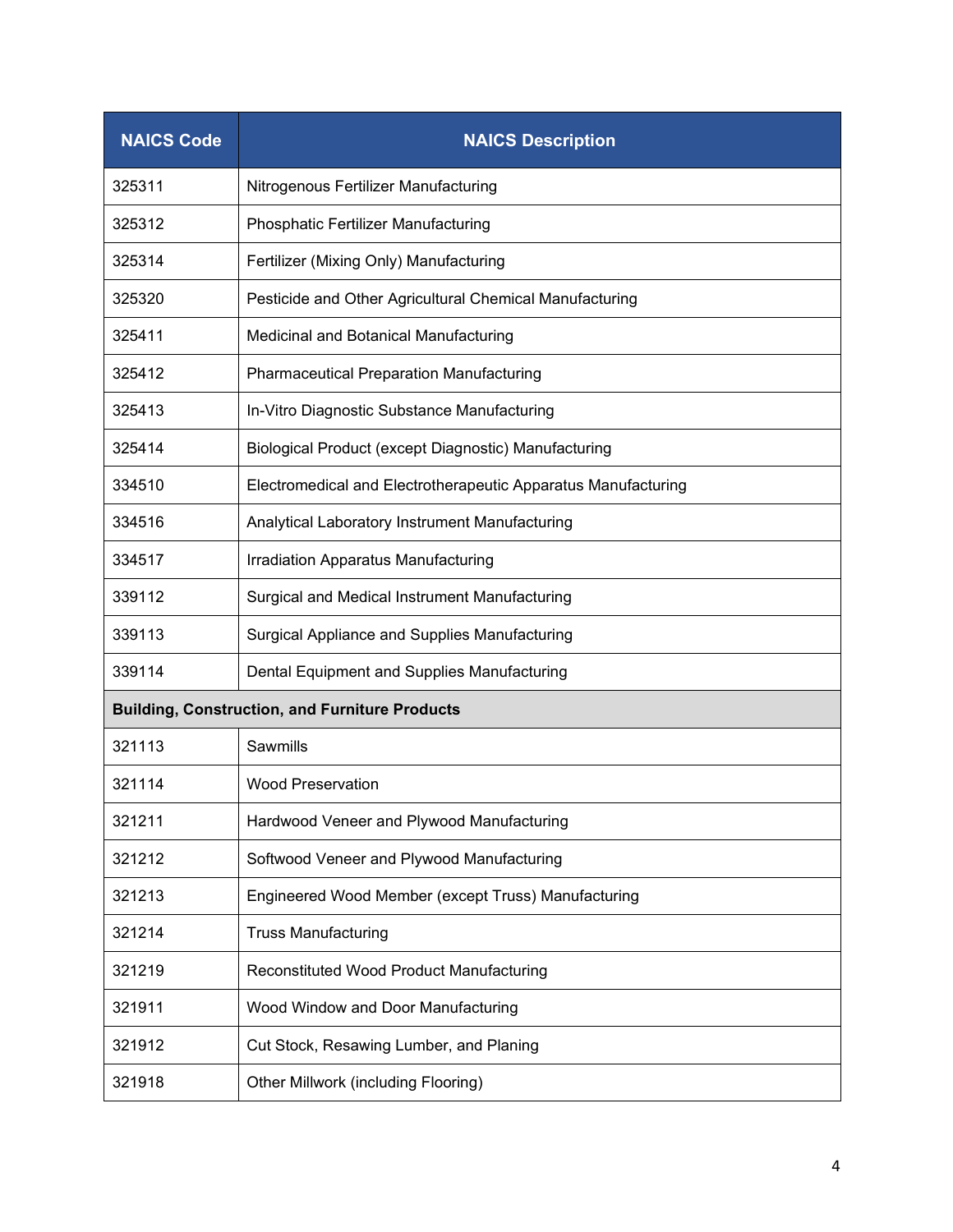| <b>NAICS Code</b> | <b>NAICS Description</b>                                                          |
|-------------------|-----------------------------------------------------------------------------------|
| 324122            | Asphalt Shingle and Coating Materials Manufacturing                               |
| 326122            | Plastics Pipe and Pipe Fitting Manufacturing                                      |
| 326191            | <b>Plastics Plumbing Fixture Manufacturing</b>                                    |
| 326192            | <b>Resilient Floor Covering Manufacturing</b>                                     |
| 327120            | Clay Building Material and Refractories Manufacturing                             |
| 327121            | Brick and Structural Clay Tile Manufacturing                                      |
| 327122            | Ceramic Wall and Floor Tile Manufacturing                                         |
| 327123            | Other Structural Clay Product Manufacturing                                       |
| 327211            | <b>Flat Glass Manufacturing</b>                                                   |
| 327215            | Glass Product Manufacturing Made of Purchased Glass                               |
| 327310            | <b>Cement Manufacturing</b>                                                       |
| 327320            | Ready-Mix Concrete Manufacturing                                                  |
| 327331            | Concrete Block and Brick Manufacturing                                            |
| 327332            | <b>Concrete Pipe Manufacturing</b>                                                |
| 327390            | <b>Other Concrete Product Manufacturing</b>                                       |
| 327420            | <b>Gypsum Product Manufacturing</b>                                               |
| 327991            | <b>Cut Stone and Stone Product Manufacturing</b>                                  |
| 332311            | Prefabricated Metal Building and Component Manufacturing                          |
| 332312            | Fabricated Structural Metal Manufacturing                                         |
| 332321            | Metal Window and Door Manufacturing                                               |
| 332323            | Ornamental and Architectural Metal Work Manufacturing                             |
| 332913            | Plumbing Fixture Fitting and Trim Manufacturing                                   |
| 335121            | Residential Electric Lighting Fixture Manufacturing                               |
| 335122            | Commercial, Industrial, and Institutional Electric Lighting Fixture Manufacturing |
| 337110            | Wood Kitchen Cabinet and Countertop Manufacturing                                 |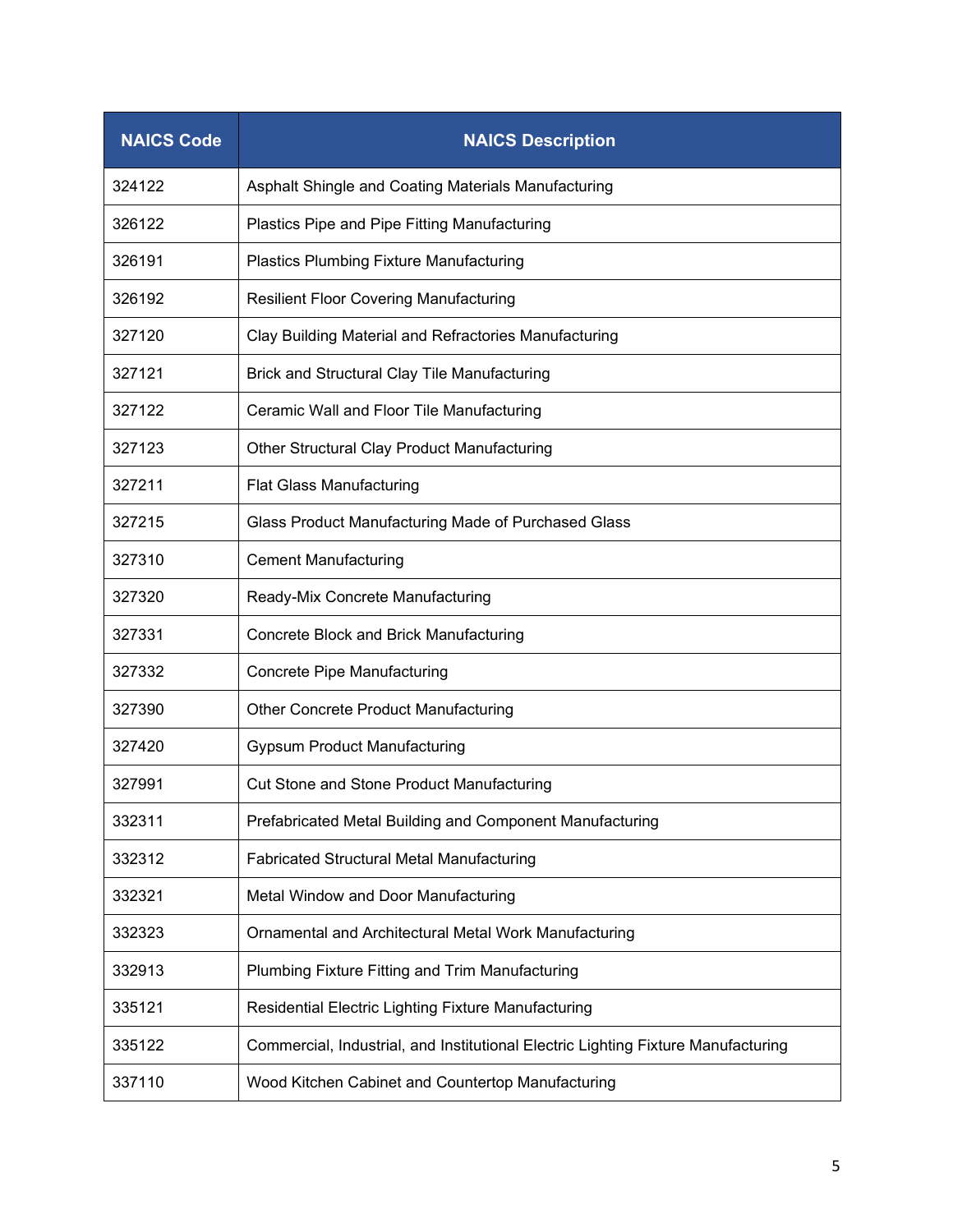| <b>NAICS Code</b>                        | <b>NAICS Description</b>                                                       |
|------------------------------------------|--------------------------------------------------------------------------------|
| 337121                                   | Upholstered Household Furniture Manufacturing                                  |
| 337122                                   | Nonupholstered Wood Household Furniture Manufacturing                          |
| 337124                                   | Metal Household Furniture Manufacturing                                        |
| 337125                                   | Household Furniture (except Wood and Metal) Manufacturing                      |
| 337127                                   | Institutional Furniture Manufacturing                                          |
| 337129                                   | Wood Television, Radio, and Sewing Machine Cabinet Manufacturing               |
| 337211                                   | Wood Office Furniture Manufacturing                                            |
| 337212                                   | <b>Custom Architectural Woodwork and Millwork Manufacturing</b>                |
| 337214                                   | Office Furniture (except Wood) Manufacturing                                   |
| 337215                                   | Showcase, Partition, Shelving, and Locker Manufacturing                        |
| 337910                                   | <b>Mattress Manufacturing</b>                                                  |
| 337920                                   | <b>Blind and Shade Manufacturing</b>                                           |
| <b>Consumer Motor Vehicles and Parts</b> |                                                                                |
| 336111                                   | Automobile Manufacturing                                                       |
| 336112                                   | Light Truck and Utility Vehicle Manufacturing                                  |
| 336213                                   | Motor Home Manufacturing                                                       |
| 336214                                   | <b>Travel Trailer and Camper Manufacturing</b>                                 |
| 336310                                   | Motor Vehicle Gasoline Engine and Engine Parts Manufacturing                   |
| 336311                                   | Carburetor, Piston, Piston Ring, and Valve Manufacturing                       |
| 336312                                   | Gasoline Engine and Engine Parts Manufacturing                                 |
| 336320                                   | Motor Vehicle Electrical and Electronic Equipment Manufacturing                |
| 336321                                   | Vehicular Lighting Equipment Manufacturing                                     |
| 336322                                   | Other Motor Vehicle Electrical and Electronic Equipment Manufacturing          |
| 336330                                   | Motor Vehicle Steering and Suspension Components (except Spring) Manufacturing |
| 336340                                   | Motor Vehicle Brake System Manufacturing                                       |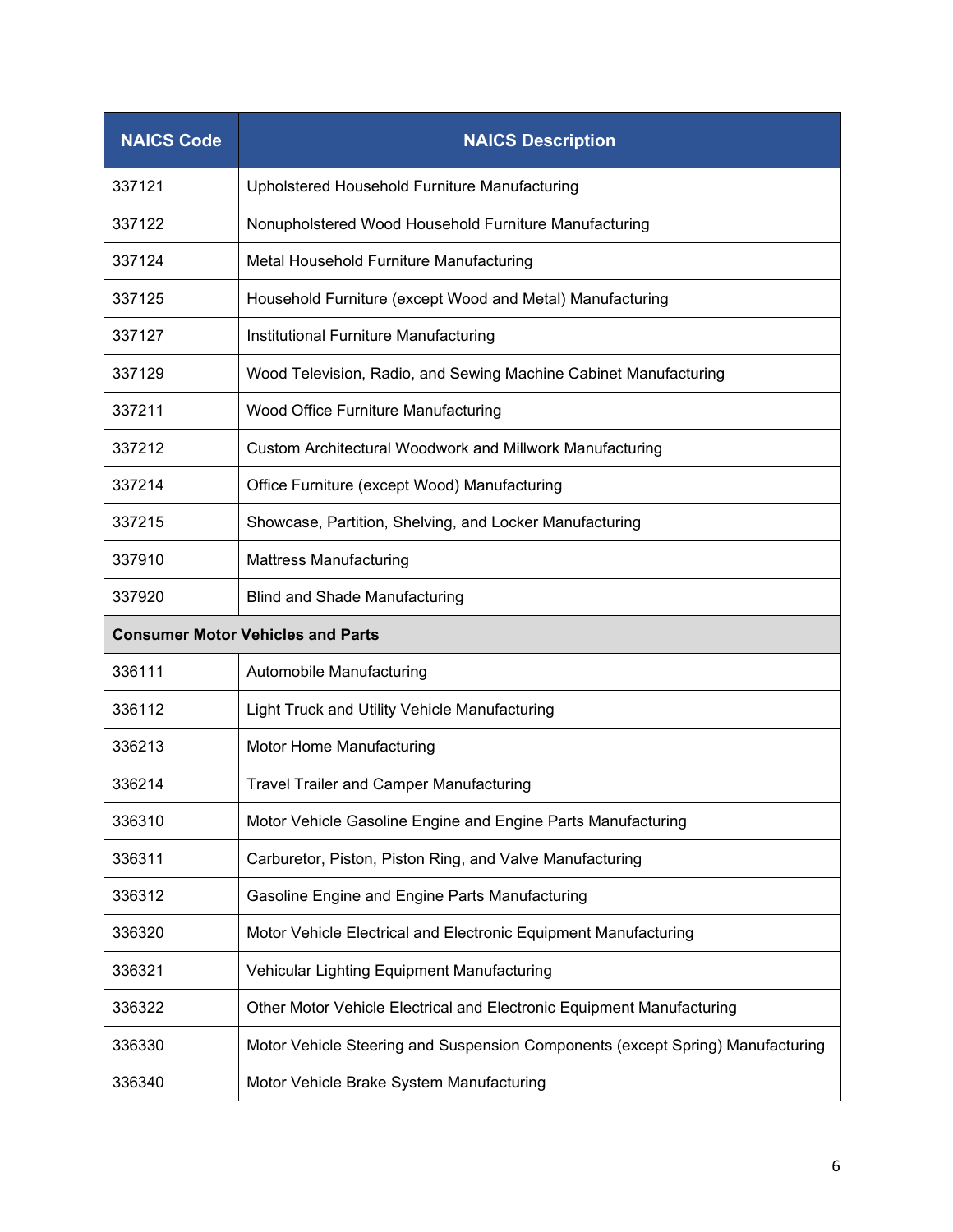| <b>NAICS Code</b>      | <b>NAICS Description</b>                                       |
|------------------------|----------------------------------------------------------------|
| 336350                 | Motor Vehicle Transmission and Power Train Parts Manufacturing |
| 336360                 | Motor Vehicle Seating and Interior Trim Manufacturing          |
| 336370                 | Motor Vehicle Metal Stamping                                   |
| 336390                 | Other Motor Vehicle Parts Manufacturing                        |
| 336391                 | Motor Vehicle Air-Conditioning Manufacturing                   |
| 336399                 | All Other Motor Vehicle Parts Manufacturing                    |
| <b>Food Production</b> |                                                                |
| 311111                 | Dog and Cat Food Manufacturing                                 |
| 311119                 | <b>Other Animal Food Manufacturing</b>                         |
| 311211                 | <b>Flour Milling</b>                                           |
| 311212                 | <b>Rice Milling</b>                                            |
| 311213                 | <b>Malt Manufacturing</b>                                      |
| 311225                 | Fats and Oils Refining and Blending                            |
| 311230                 | <b>Breakfast Cereal Manufacturing</b>                          |
| 311311                 | <b>Sugarcane Mills</b>                                         |
| 311312                 | <b>Cane Sugar Refining</b>                                     |
| 311313                 | <b>Beet Sugar Manufacturing</b>                                |
| 311314                 | <b>Cane Sugar Manufacturing</b>                                |
| 311320                 | Chocolate and Confectionery Manufacturing from Cacao Beans     |
| 311330                 | Confectionery Manufacturing from Purchased Chocolate           |
| 311340                 | Nonchocolate Confectionery Manufacturing                       |
| 311351                 | Chocolate and Confectionery Manufacturing from Cacao Beans     |
| 311352                 | Confectionery Manufacturing from Purchased Chocolate           |
| 311411                 | Frozen Fruit, Juice, and Vegetable Manufacturing               |
| 311412                 | Frozen Specialty Food Manufacturing                            |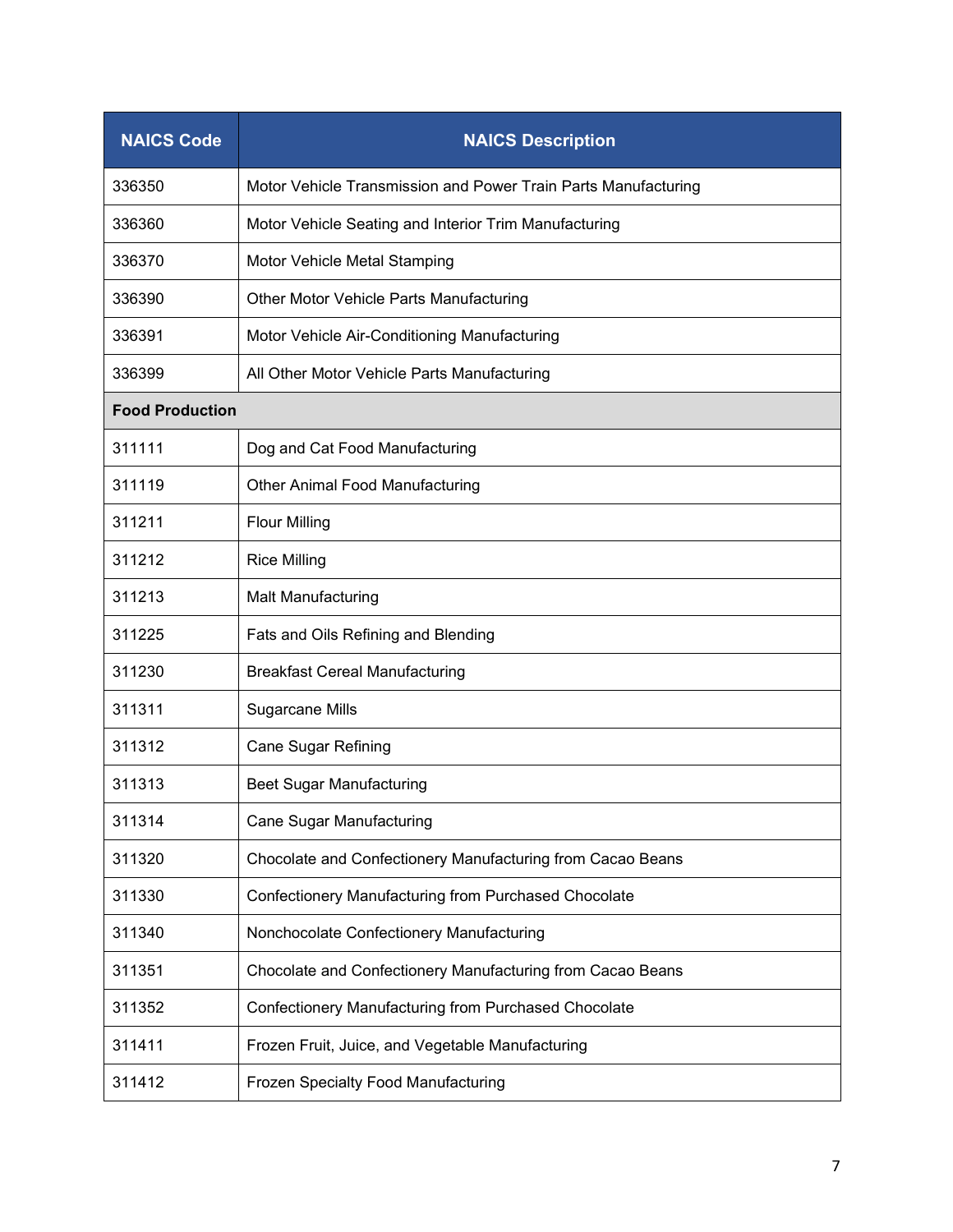| <b>NAICS Code</b> | <b>NAICS Description</b>                                             |
|-------------------|----------------------------------------------------------------------|
| 311421            | Fruit and Vegetable Canning                                          |
| 311422            | <b>Specialty Canning</b>                                             |
| 311423            | Dried and Dehydrated Food Manufacturing                              |
| 311511            | Fluid Milk Manufacturing                                             |
| 311512            | <b>Creamery Butter Manufacturing</b>                                 |
| 311513            | <b>Cheese Manufacturing</b>                                          |
| 311514            | Dry, Condensed, and Evaporated Dairy Product Manufacturing           |
| 311520            | Ice Cream and Frozen Dessert Manufacturing                           |
| 311611            | Animal (except Poultry) Slaughtering                                 |
| 311612            | <b>Meat Processed from Carcasses</b>                                 |
| 311613            | Rendering and Meat Byproduct Processing                              |
| 311615            | <b>Poultry Processing</b>                                            |
| 311710            | Seafood Product Preparation and Packaging                            |
| 311711            | Seafood Canning                                                      |
| 311712            | Fresh and Frozen Seafood Processing                                  |
| 311811            | <b>Retail Bakeries</b>                                               |
| 311812            | <b>Commercial Bakeries</b>                                           |
| 311813            | Frozen Cakes, Pies, and Other Pastries Manufacturing                 |
| 311821            | Cookie and Cracker Manufacturing                                     |
| 311822            | Flour Mixes and Dough Manufacturing from Purchased Flour             |
| 311823            | Dry Pasta Manufacturing                                              |
| 311824            | Dry Pasta, Dough, and Flour Mixes Manufacturing from Purchased Flour |
| 311830            | Tortilla Manufacturing                                               |
| 311911            | Roasted Nuts and Peanut Butter Manufacturing                         |
| 311919            | <b>Other Snack Food Manufacturing</b>                                |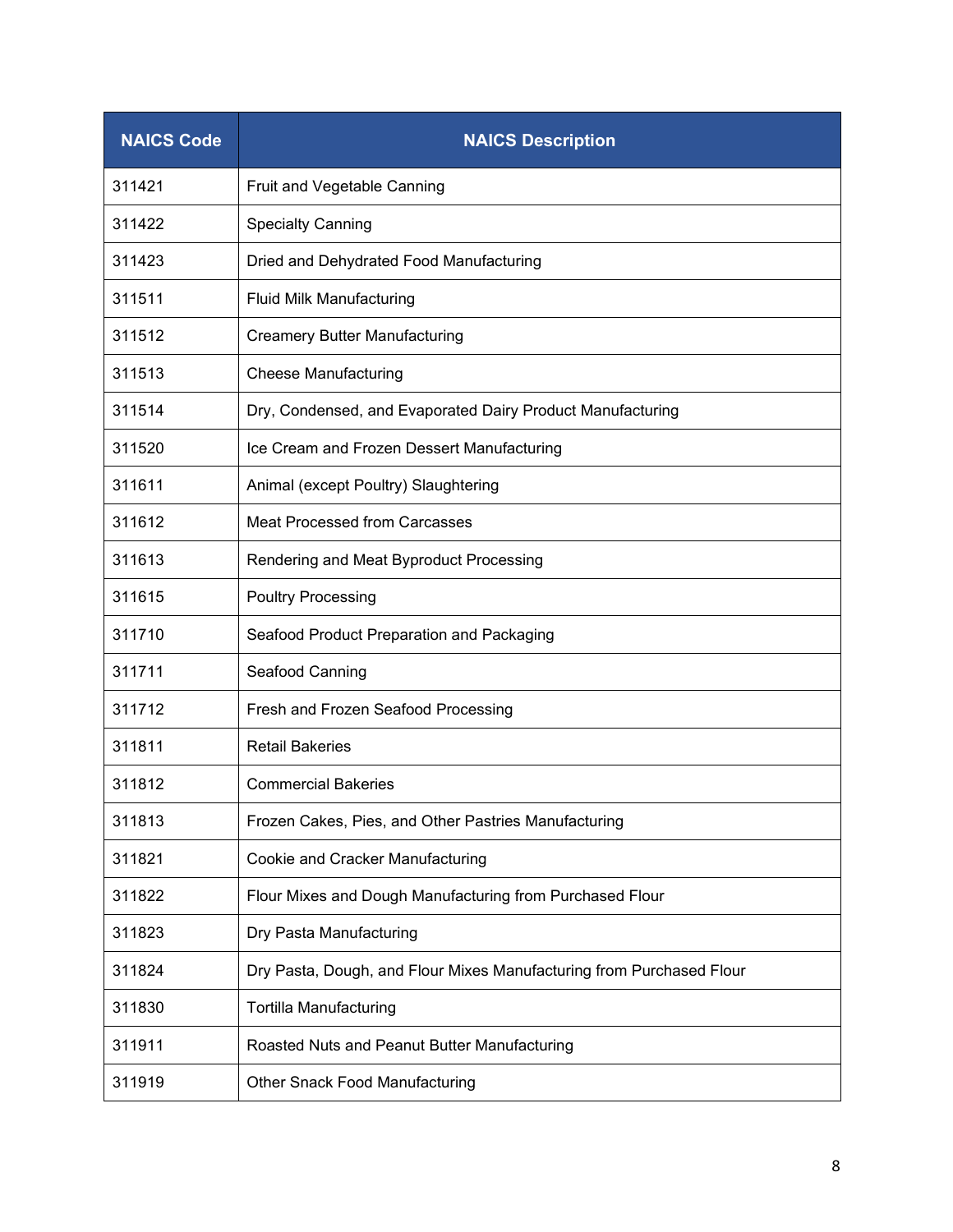| <b>NAICS Code</b> | <b>NAICS Description</b>                                          |
|-------------------|-------------------------------------------------------------------|
| 311920            | Coffee and Tea Manufacturing                                      |
| 311930            | Flavoring Syrup and Concentrate Manufacturing                     |
| 311941            | Mayonnaise, Dressing, and Other Prepared Sauce Manufacturing      |
| 311942            | Spice and Extract Manufacturing                                   |
| 311991            | Perishable Prepared Food Manufacturing                            |
| 311999            | All Other Miscellaneous Food Manufacturing                        |
| 312111            | Soft Drink Manufacturing                                          |
| 312112            | <b>Bottled Water Manufacturing</b>                                |
| 312113            | Ice Manufacturing                                                 |
| 312120            | <b>Breweries</b>                                                  |
| 312130            | Wineries                                                          |
| 312140            | <b>Distilleries</b>                                               |
| 322130            | Paperboard Mills                                                  |
| 322211            | Corrugated and Solid Fiber Box Manufacturing                      |
| 322212            | <b>Folding Paperboard Box Manufacturing</b>                       |
| 322213            | Setup Paperboard Box Manufacturing                                |
| 322214            | Fiber Can, Tube, Drum, and Similar Products Manufacturing         |
| 322215            | Nonfolding Sanitary Food Container Manufacturing                  |
| 322219            | Other Paperboard Container Manufacturing                          |
| 322220            | Paper Bag and Coated and Treated Paper Manufacturing              |
| 322221            | Coated and Laminated Packaging Paper Manufacturing                |
| 322222            | Coated and Laminated Paper Manufacturing                          |
| 322223            | Coated Paper Bag and Pouch Manufacturing                          |
| 322224            | Uncoated Paper and Multiwall Bag Manufacturing                    |
| 322225            | Laminated Aluminum Foil Manufacturing for Flexible Packaging Uses |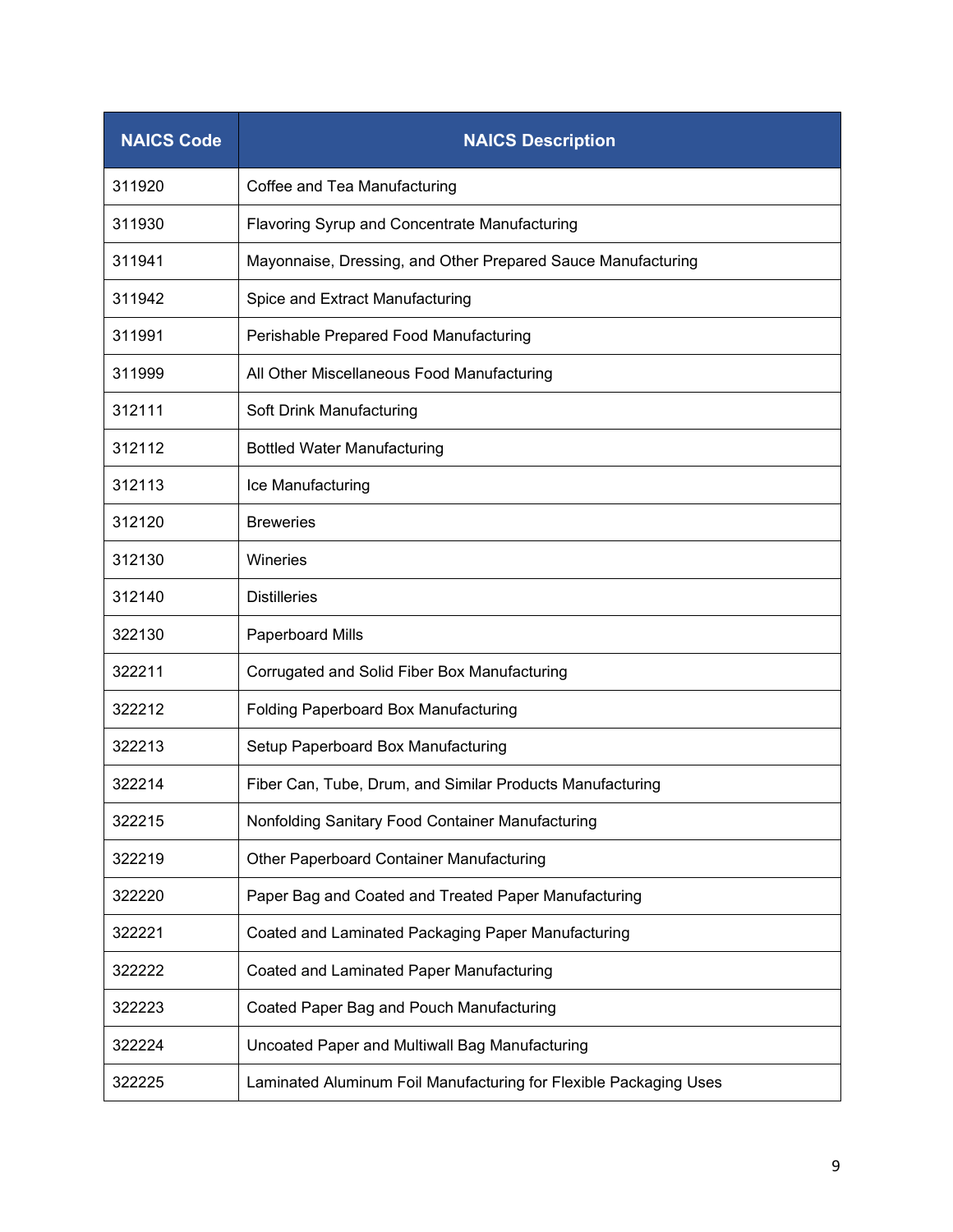| <b>NAICS Code</b>                            | <b>NAICS Description</b>                                                                  |  |
|----------------------------------------------|-------------------------------------------------------------------------------------------|--|
| 322226                                       | Surface-Coated Paperboard Manufacturing                                                   |  |
| 326111                                       | Plastics Bag and Pouch Manufacturing                                                      |  |
| 326112                                       | Plastics Packaging Film and Sheet (including Laminated) Manufacturing                     |  |
| 326140                                       | Polystyrene Foam Product Manufacturing                                                    |  |
| 326160                                       | <b>Plastics Bottle Manufacturing</b>                                                      |  |
| 327213                                       | <b>Glass Container Manufacturing</b>                                                      |  |
| 332431                                       | Metal Can Manufacturing                                                                   |  |
| 333241                                       | Food Product Machinery Manufacturing                                                      |  |
| 333294                                       | Food Product Machinery Manufacturing                                                      |  |
| 333993                                       | Packaging Machinery Manufacturing                                                         |  |
| <b>Other Fabricated Metals Manufacturing</b> |                                                                                           |  |
| 332111                                       | Iron and Steel Forging                                                                    |  |
| 332112                                       | Nonferrous Forging                                                                        |  |
| 332114                                       | <b>Custom Roll Forming</b>                                                                |  |
| 332115                                       | Crown and Closure Manufacturing                                                           |  |
| 332116                                       | <b>Metal Stamping</b>                                                                     |  |
| 332117                                       | Powder Metallurgy Part Manufacturing                                                      |  |
| 332119                                       | Metal Crown, Closure, and Other Metal Stamping (except Automotive)                        |  |
| 332211                                       | Cutlery and Flatware (except Precious) Manufacturing                                      |  |
| 332212                                       | Hand and Edge Tool Manufacturing                                                          |  |
| 332213                                       | Saw Blade and Handsaw Manufacturing                                                       |  |
| 332214                                       | Kitchen Utensil, Pot, and Pan Manufacturing                                               |  |
| 332215                                       | Metal Kitchen Cookware, Utensil, Cutlery, and Flatware (except Precious)<br>Manufacturing |  |
| 332216                                       | Saw Blade and Handtool Manufacturing                                                      |  |
| 332313                                       | Plate Work Manufacturing                                                                  |  |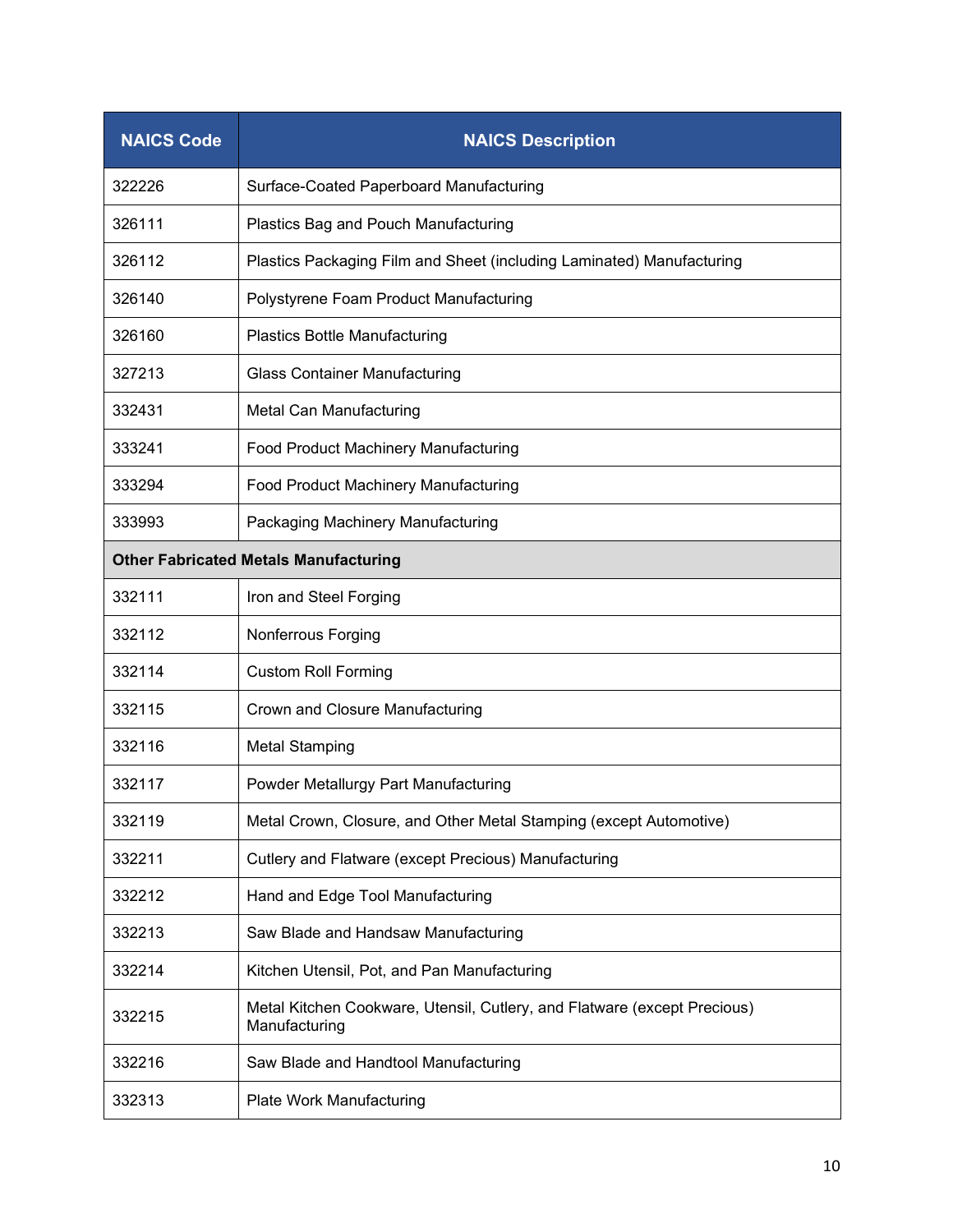| <b>NAICS Code</b> | <b>NAICS Description</b>                                                                          |
|-------------------|---------------------------------------------------------------------------------------------------|
| 332322            | Sheet Metal Work Manufacturing                                                                    |
| 332410            | Power Boiler and Heat Exchanger Manufacturing                                                     |
| 332420            | Metal Tank (Heavy Gauge) Manufacturing                                                            |
| 332439            | Other Metal Container Manufacturing                                                               |
| 332510            | Hardware Manufacturing                                                                            |
| 332611            | Spring (Heavy Gauge) Manufacturing                                                                |
| 332612            | Spring (Light Gauge) Manufacturing                                                                |
| 332613            | <b>Spring Manufacturing</b>                                                                       |
| 332618            | Other Fabricated Wire Product Manufacturing                                                       |
| 332710            | Machine Shops                                                                                     |
| 332721            | <b>Precision Turned Product Manufacturing</b>                                                     |
| 332722            | Bolt, Nut, Screw, Rivet, and Washer Manufacturing                                                 |
| 332811            | <b>Metal Heat Treating</b>                                                                        |
| 332812            | Metal Coating, Engraving (except Jewelry and Silverware), and Allied Services to<br>Manufacturers |
| 332813            | Electroplating, Plating, Polishing, Anodizing, and Coloring                                       |
| 332991            | <b>Ball and Roller Bearing Manufacturing</b>                                                      |
| 332992            | <b>Small Arms Ammunition Manufacturing</b>                                                        |
| 332993            | Ammunition (except Small Arms) Manufacturing                                                      |
| 332994            | Small Arms, Ordnance, and Ordnance Accessories Manufacturing                                      |
| 332995            | Other Ordnance and Accessories Manufacturing                                                      |
| 332996            | Fabricated Pipe and Pipe Fitting Manufacturing                                                    |
| 332997            | Industrial Pattern Manufacturing                                                                  |
| 332998            | Enameled Iron and Metal Sanitary Ware Manufacturing                                               |
| 332999            | All Other Miscellaneous Fabricated Metal Product Manufacturing                                    |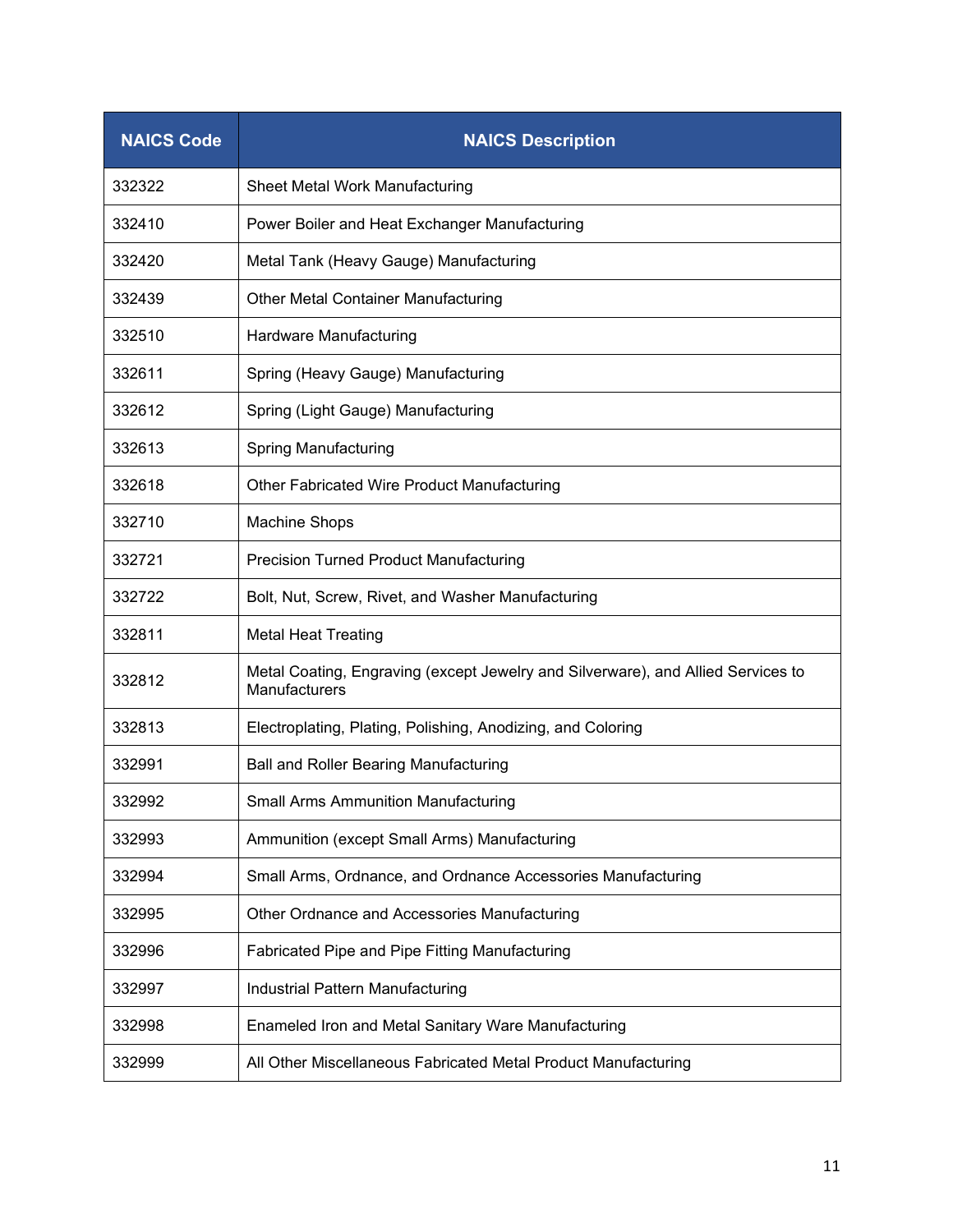| <b>NAICS Code</b>                   | <b>NAICS Description</b>                                                                       |
|-------------------------------------|------------------------------------------------------------------------------------------------|
| <b>Primary Metals Manufacturing</b> |                                                                                                |
| 331110                              | Iron and Steel Mills and Ferroalloy Manufacturing                                              |
| 331111                              | Iron and Steel Mills                                                                           |
| 331112                              | Electrometallurgical Ferroalloy Product Manufacturing                                          |
| 331210                              | Iron and Steel Pipe and Tube Manufacturing from Purchased Steel                                |
| 331221                              | Rolled Steel Shape Manufacturing                                                               |
| 331222                              | <b>Steel Wire Drawing</b>                                                                      |
| 331311                              | Alumina Refining                                                                               |
| 331312                              | <b>Primary Aluminum Production</b>                                                             |
| 331313                              | Alumina Refining and Primary Aluminum Production                                               |
| 331314                              | Secondary Smelting and Alloying of Aluminum                                                    |
| 331315                              | Aluminum Sheet, Plate, and Foil Manufacturing                                                  |
| 331316                              | Aluminum Extruded Product Manufacturing                                                        |
| 331318                              | Other Aluminum Rolling, Drawing, and Extruding                                                 |
| 331319                              | Other Aluminum Rolling and Drawing                                                             |
| 331410                              | Nonferrous Metal (except Aluminum) Smelting and Refining                                       |
| 331411                              | Primary Smelting and Refining of Copper                                                        |
| 331419                              | Primary Smelting and Refining of Nonferrous Metal (except Copper and Aluminum)                 |
| 331420                              | Copper Rolling, Drawing, Extruding, and Alloying                                               |
| 331421                              | Copper Rolling, Drawing, and Extruding                                                         |
| 331422                              | Copper Wire (except Mechanical) Drawing                                                        |
| 331423                              | Secondary Smelting, Refining, and Alloying of Copper                                           |
| 331491                              | Nonferrous Metal (except Copper and Aluminum) Rolling, Drawing, and Extruding                  |
| 331492                              | Secondary Smelting, Refining, and Alloying of Nonferrous Metal (except Copper and<br>Aluminum) |
| 331511                              | Iron Foundries                                                                                 |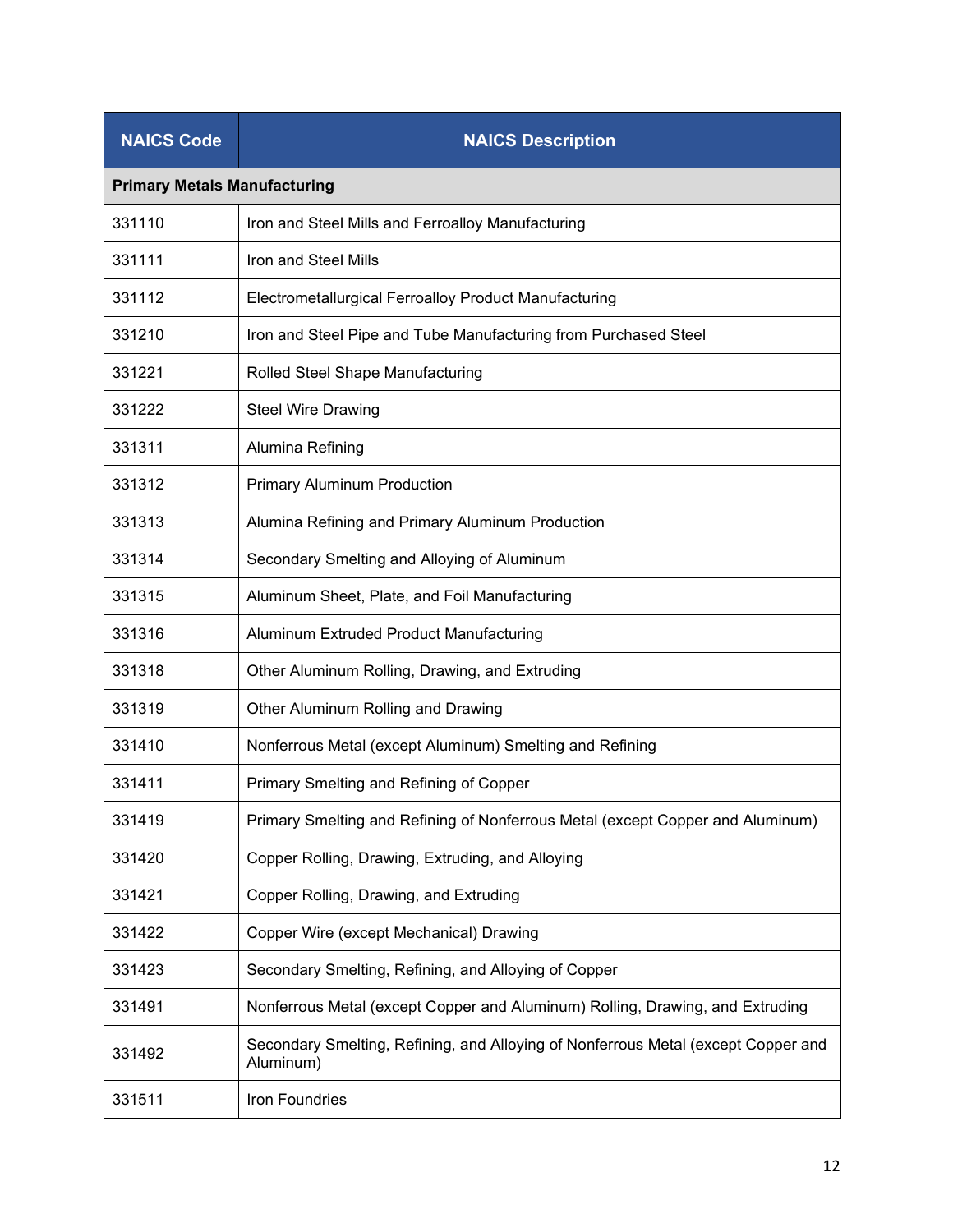| <b>NAICS Code</b>                                                                             | <b>NAICS Description</b>                              |  |
|-----------------------------------------------------------------------------------------------|-------------------------------------------------------|--|
| 331512                                                                                        | <b>Steel Investment Foundries</b>                     |  |
| 331513                                                                                        | Steel Foundries (except Investment)                   |  |
| 331521                                                                                        | <b>Aluminum Die-Casting Foundries</b>                 |  |
| 331522                                                                                        | Nonferrous (except Aluminum) Die-Casting Foundries    |  |
| 331523                                                                                        | Nonferrous Metal Die-Casting Foundries                |  |
| 331524                                                                                        | Aluminum Foundries (except Die-Casting)               |  |
| 331525                                                                                        | Copper Foundries (except Die-Casting)                 |  |
| 331528                                                                                        | Other Nonferrous Foundries (except Die-Casting)       |  |
| 331529                                                                                        | Other Nonferrous Metal Foundries (except Die-Casting) |  |
| <b>Printing</b>                                                                               |                                                       |  |
| 323111                                                                                        | <b>Commercial Gravure Printing</b>                    |  |
| 323112                                                                                        | <b>Commercial Flexographic Printing</b>               |  |
| 323113                                                                                        | <b>Commercial Screen Printing</b>                     |  |
| 323114                                                                                        | <b>Quick Printing</b>                                 |  |
| 323115                                                                                        | <b>Digital Printing</b>                               |  |
| 323116                                                                                        | <b>Manifold Business Forms Printing</b>               |  |
| 323117                                                                                        | <b>Books Printing</b>                                 |  |
| 323118                                                                                        | Blankbook, Looseleaf Binders, and Devices Mfg         |  |
| 323119                                                                                        | <b>Other Commercial Printing</b>                      |  |
| 323121                                                                                        | <b>Tradebinding and Related Work</b>                  |  |
| 323122                                                                                        | <b>Prepress Services</b>                              |  |
| 325910                                                                                        | Printing Ink Mfg                                      |  |
| 333293                                                                                        | Printing Machinery and Equipment Mfg                  |  |
| <b>Miscellaneous Manufacturing NEC</b>                                                        |                                                       |  |
| This subsector includes all other manufacturing NAICS codes "not elsewhere classified" (NEC). |                                                       |  |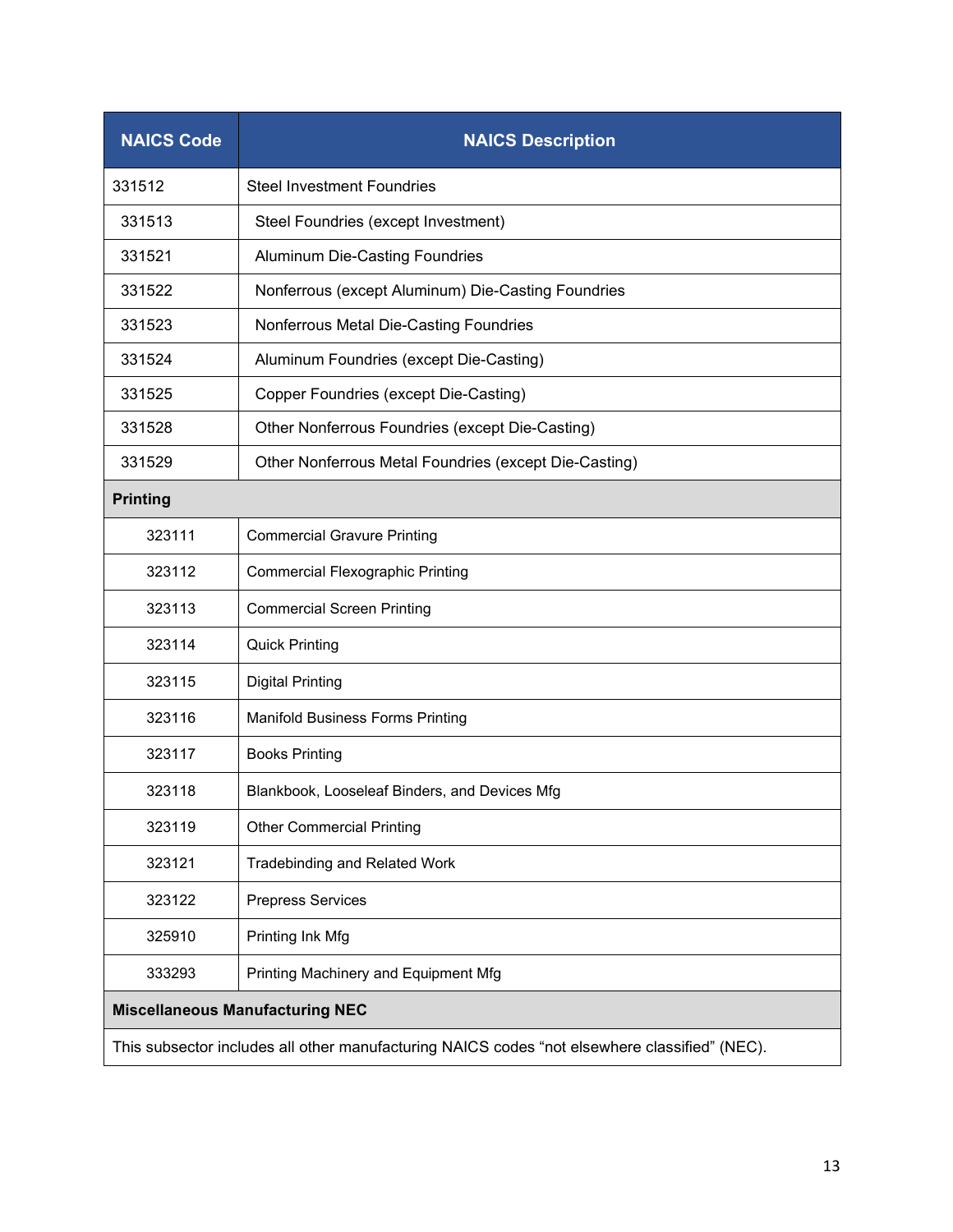## **Targeted Industry Cluster: Biosciences**

| <b>NAICS Code</b>                             | <b>NAICS Title</b>                               |  |
|-----------------------------------------------|--------------------------------------------------|--|
| <b>Agricultural Feedstock &amp; Chemicals</b> |                                                  |  |
| 311221                                        | Wet corn milling                                 |  |
| 311222                                        | Soybean processing                               |  |
| 311223                                        | Other oilseed processing                         |  |
| 325193                                        | Ethyl alcohol manufacturing                      |  |
| 325199                                        | All other basic organic chemical manufacturing   |  |
| 325221                                        | Cellulosic organic fiber manufacturing           |  |
| 325311                                        | Nitrogenous fertilizer manufacturing             |  |
| 325312                                        | Phosphatic fertilizer manufacturing              |  |
| 325314                                        | Fertilizer (mixing only) manufacturing           |  |
| 325320                                        | Pesticide and other agricultural chemical mfg    |  |
| <b>Drugs and Pharmaceuticals</b>              |                                                  |  |
| 325411                                        | Medicinal and botanical manufacturing            |  |
| 325412                                        | Pharmaceutical preparation manufacturing         |  |
| 325413                                        | In vitro diagnostic substance manufacturing      |  |
| 325414                                        | Other biological product manufacturing           |  |
| <b>Medical Devices &amp; Equipment</b>        |                                                  |  |
| 334510                                        | Electromedical apparatus manufacturing           |  |
| 334516                                        | Analytical laboratory instrument manufacturing   |  |
| 334517                                        | Irradiation apparatus manufacturing              |  |
| 339111                                        | Laboratory apparatus and furniture manufacturing |  |
| 339112                                        | Surgical and medical instrument manufacturing    |  |
| 339113                                        | Surgical appliance and supplies manufacturing    |  |
| 339114                                        | Dental equipment and supplies manufacturing      |  |
| 339115                                        | Ophthalmic goods manufacturing                   |  |
| 339116                                        | <b>Dental Laboratories</b>                       |  |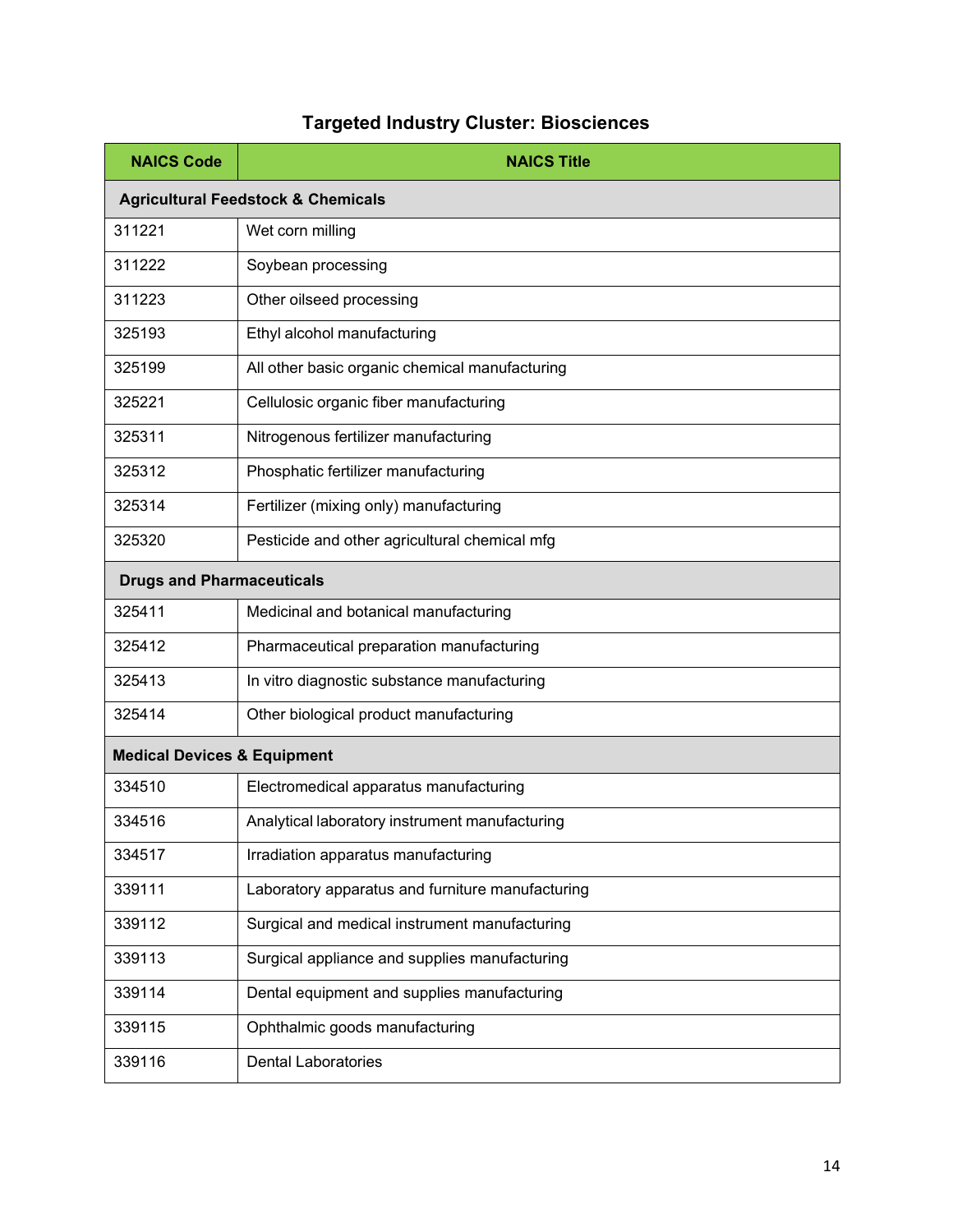| <b>NAICS Code</b>                                 | <b>NAICS Title</b>                                                                                                                             |  |
|---------------------------------------------------|------------------------------------------------------------------------------------------------------------------------------------------------|--|
| <b>Research, Testing and Medical Laboratories</b> |                                                                                                                                                |  |
| 541380                                            | Testing Laboratories: only portion of industries engaged in relevant biological or other<br>life sciences activities                           |  |
| 541710                                            | Physical, engineering, and biological research: only<br>portion of industries engaged in relevant biological or other life sciences activities |  |
| 621511                                            | Medical laboratories                                                                                                                           |  |
| 621512                                            | Diagnostic imaging centers                                                                                                                     |  |

## **Targeted Industry Cluster: Information Technology**

| <b>NAICS Code</b>                          | <b>NAICS Title</b>                                                                       |  |
|--------------------------------------------|------------------------------------------------------------------------------------------|--|
| <b>Communications Equipment</b>            |                                                                                          |  |
| 334210                                     | Telephone Apparatus Manufacturing                                                        |  |
| 334220                                     | Radio and Television Broadcasting and Wireless Communications Equipment<br>Manufacturing |  |
| 334290                                     | <b>Other Communications Equipment Manufacturing</b>                                      |  |
| 335921                                     | <b>Fiber Optic Cable Manufacturing</b>                                                   |  |
| 335929                                     | Other Communication and Energy Wire Manufacturing                                        |  |
| <b>Communications Network Services</b>     |                                                                                          |  |
| 517110                                     | <b>Wired Telecommunications Carriers</b>                                                 |  |
| 517210                                     | Wireless Telecommunications Carriers (except Satellite)                                  |  |
| 517410                                     | Satellite Telecommunications                                                             |  |
| 517911                                     | <b>Telecommunications Resellers</b>                                                      |  |
| 517919                                     | All Other Telecommunications                                                             |  |
| <b>Computer &amp; Peripheral Equipment</b> |                                                                                          |  |
| 334111                                     | <b>Electronic Computer Manufacturing</b>                                                 |  |
| 334112                                     | <b>Computer Storage Device Manufacturing</b>                                             |  |
| 334113                                     | <b>Computer Terminal Manufacturing</b>                                                   |  |
| 334119                                     | Other Computer Peripheral Equipment Manufacturing                                        |  |
| 334413                                     | Semiconductor and Related Device Manufacturing                                           |  |